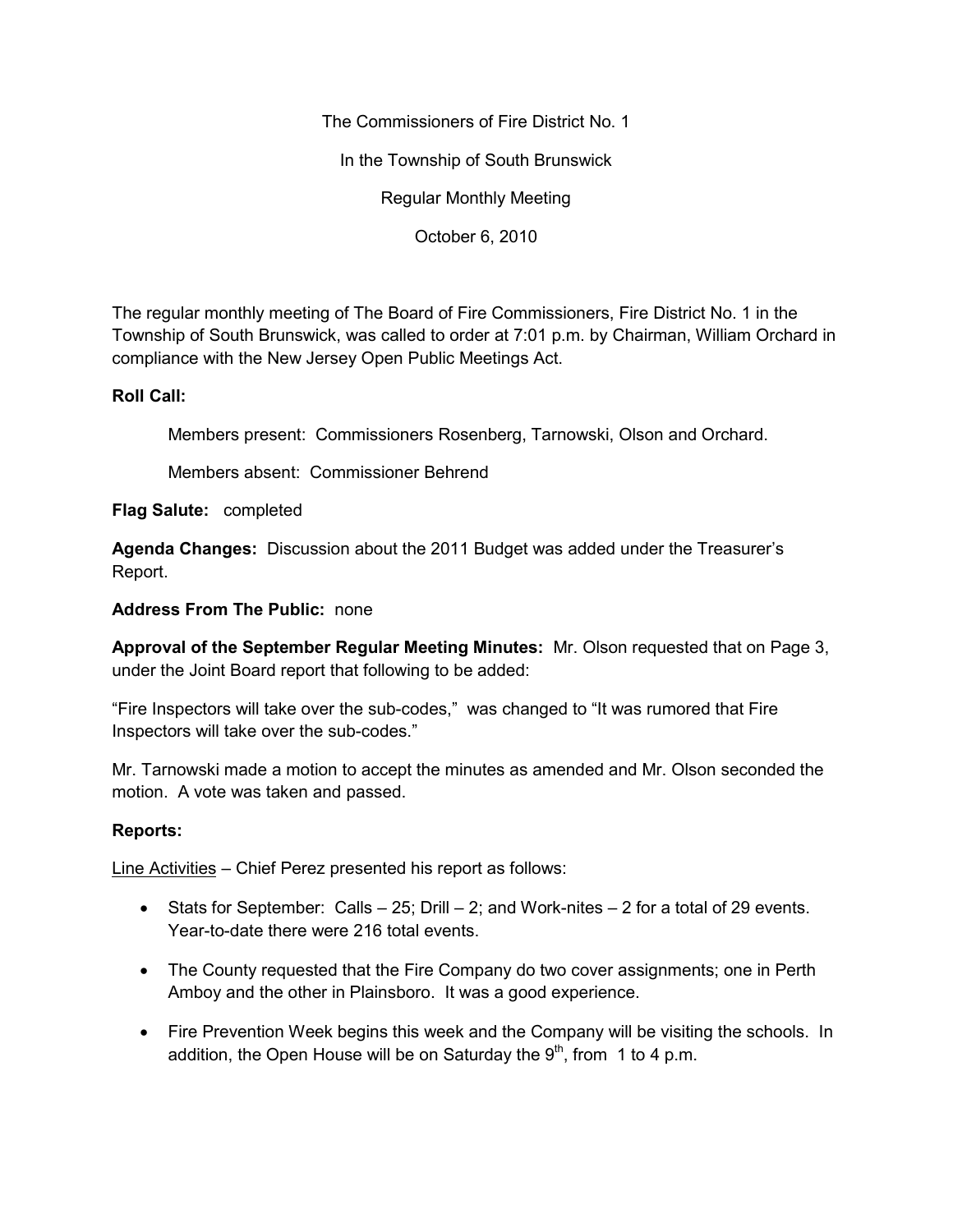- Mr.Laird had informed the Chief that the Fire Prevention Bureau would not be participating in the Open House, due to budgetary and overtime issues. Chief Perez suggested that he re-think the decision, as did others. Mr. Laird, subsequently, reversed the decision and agreed to participate.
- Three proposals were received for the New Road Building Project and a preliminary decision on the contractor has been made. At this Friday's Fire Company meeting, the members will be asked to vote on the choice. The Chief noted that the contractor of choice was the lowest bidder and has, in the past, done work for the Company.
- There have been a number of permit fees and other unforeseen costs that the Chief has been working with the Mayor to get reduced or reimbursed for. The Chief will address other related issues under Executive Session.
- There have been no changes in membership.

President – no report.

Secretary – no report.

Fire Coordinator – Mr. Corris presented his report (file copy attached). An additional comment was that a partial listing of the Fire Safety Schedule will be posted.

There was a brief discussion about the need for a lock upstairs; it was decided it was not needed, as all the filing cabinets are always locked.

Mr. Orchard suggested that a quote be obtained from Progressive Landscaping to remove a dead pine tree and also trim the good ones up, in order to "open" up the area. The Commissioners agreed.

Chairman – nothing to report.

Standing Committee Reports –

*Fire Company Liaison -* no report, as Mr. Behrend was absent.

*Rescue Squad Liaison –* no report.

*Public Relations* – The Newsletter was mailed and should be received this week.

*State Association* – Mr. Rosenberg attended and reported that Mr. Harry Carter will continue as President. In addition, the By-Laws were changed to reflected that the yearly meeting will now be in June, instead of September. The reason for this change was not made known.

It was reported at the meeting that 2011 Budgets are due to DCS by 12/22, therefore, the Board must have its final version ready at the December meeting. Mr. Rosenberg noted that 2% is cut and dried. The next meeting will be in December at Monmouth Junction.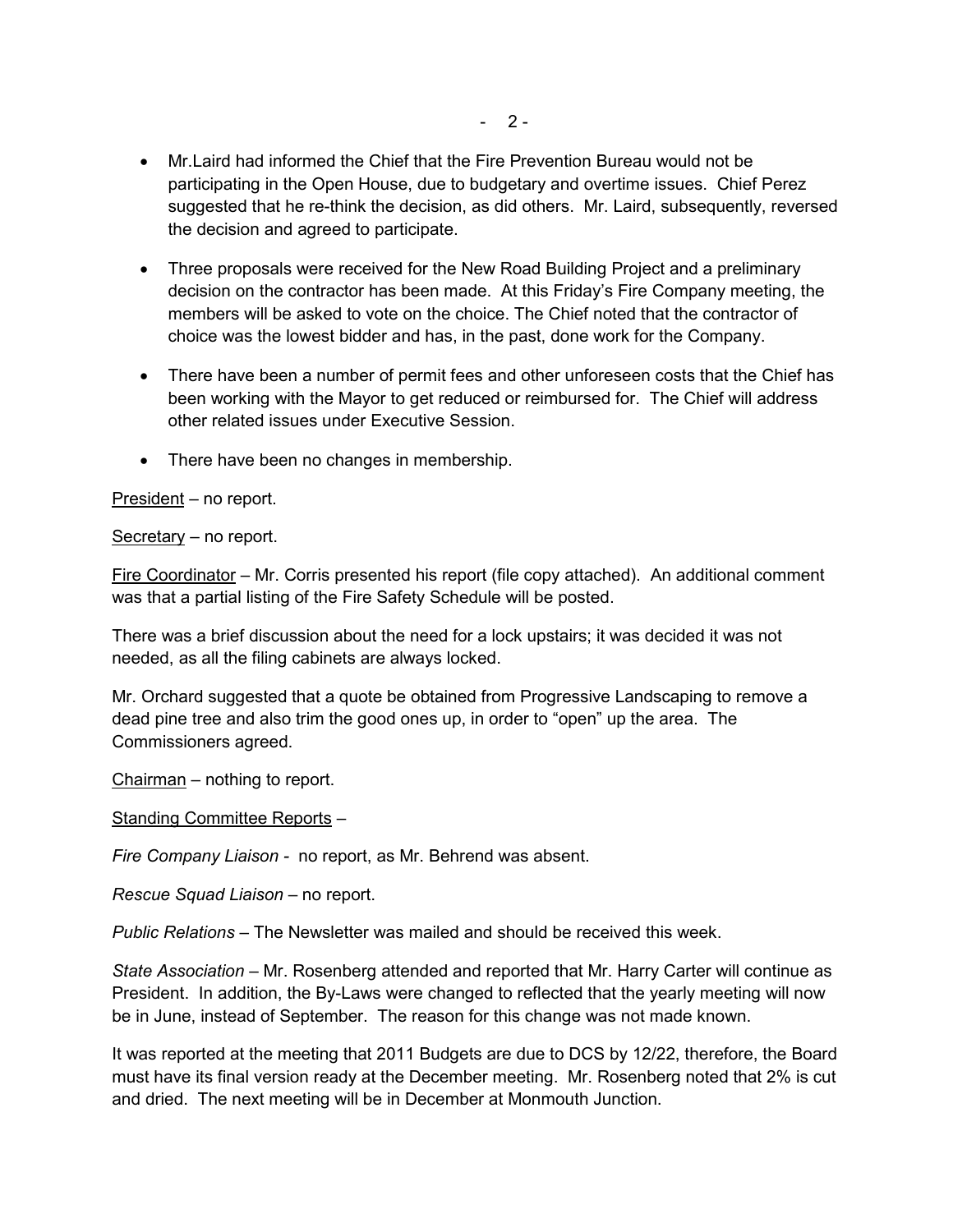$-3-$ 

## Treasurer's Report/Voucher List –

Mr. Rosenberg stated that there are a number of vouchers to be paid this month, including the \$63K payment to Bank of America for ownership of Truck 222. He noted that the 2010 Budget is doing fairly well, except Elections and Dues/Subscriptions are over and that the grant money has been received.

Mr. Olson made a motion to accept the Voucher List as presented and Mr. Tarnowski seconded the motion. A vote was taken and passed.

*2011 Budget Discussion:* Mr. Rosenberg opened the discussion with a comment on District 1 joining with District 2 of Franklin in utilizing their Mobile Traffic Control Unit on Route 27. This allows fire apparatus to be able to change traffic signals upon approach. Chief Perez had indicated to Mr. Rosenberg that Route 1 is where the real need is for District 1. The Chief has contacted the DOT and they were in agreement, but only at a few intersections (Henderson Road, New Road and Sand Hills Road). Mr. Rosenberg received a quote of \$42,120 from Signal Control Products for the Mobile Unit itself, along with the emitters for the vehicles and installation. He noted that this would still need to go out for bid, as the amount is over the bid threshold. Money is available from the 2010 Budget, which could be used to purchase the Unit. Chief Perez reported that there are discussions going on between the other two districts and he will be looking to see if they would like to join and split the cost. Mr. Orchard suggested tabling this issue and continuing the discussion in Executive Session.

Mr. Rosenberg distributed copies of the first draft of the 2011 Budget (file copy attached). He stated that the Fire Company's budget will not change. As for the Chief's budget, Mr. Rosenberg made it \$40K, which Chief Perez needs to match against his needs. Mr. Rosenberg reviewed the budget with the Commissioners and explained his rationale for the amounts listed. Based upon a Cash Infusion of \$173,571 and other financials, the Total Amount to be Raised by Taxation would be \$776,329.00, which is exactly the amount allowed by the 2% cap. The tax rate would go from .079 to .0805. Mr. Rosenberg noted that some things may need to be adjusted.

Chief Perez suggested that Hose Testing be increased to \$6K, otherwise, he is comfortable that Mr. Rosenberg's budget numbers, against his. The Chief noted that 6 Air Paks and 6 Bottles will be needed for the new truck, but this will be handled as a capital purchase. The cost should be about \$48K. Mr. Rosenberg stated that he did not think there would be a problem getting the funds to purchase the Air Paks.

The Commissioners decided to discuss the budget again at next month's meeting and, if necessary, schedule a Work Session.